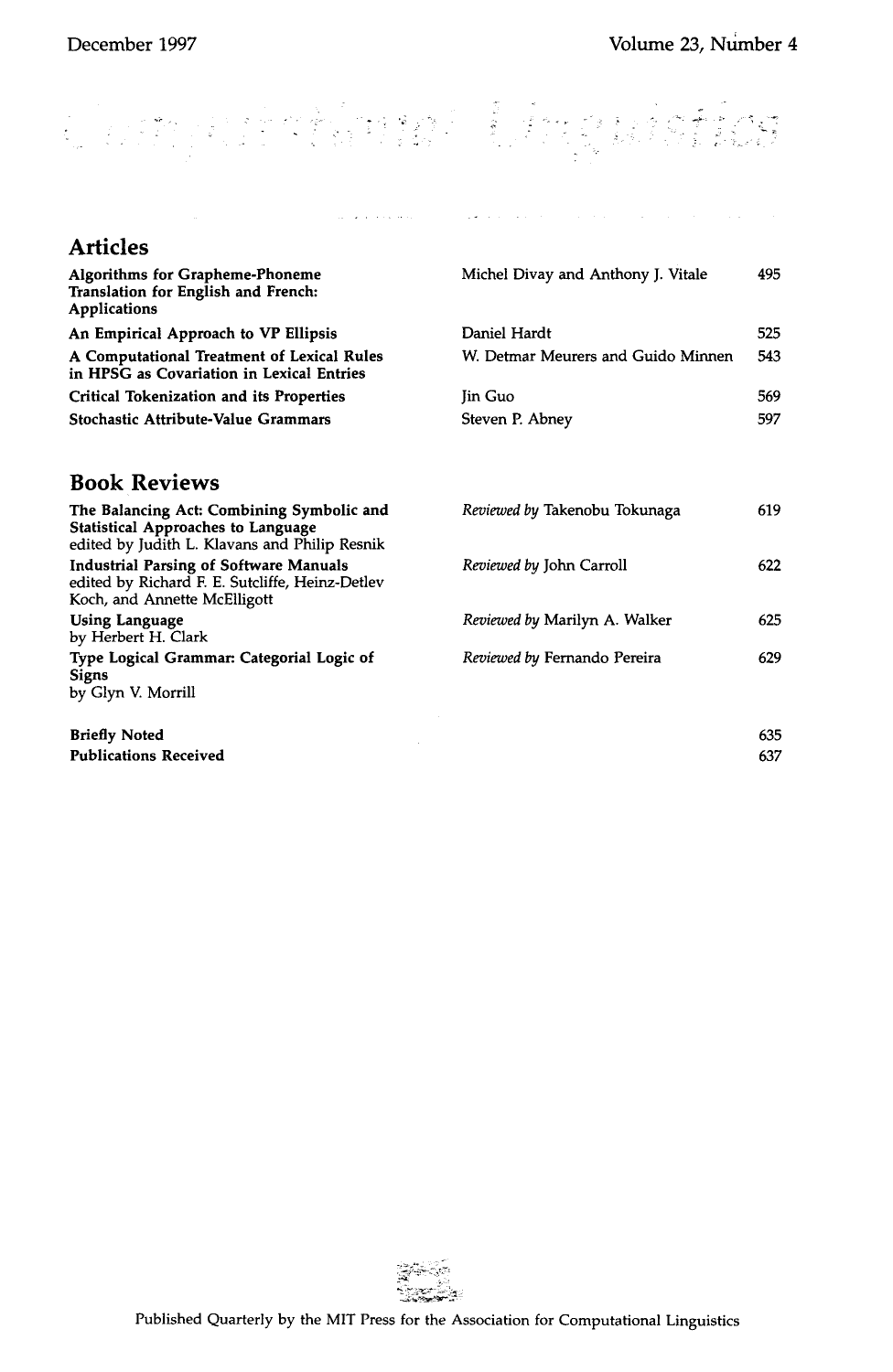# **Editor** 1993--

Julia Hirschberg *AT&T Labs-Research 180 Park Avenue, A237 Florham Park, NJ 07932-0971* (+1 973) 360-8330 acl@research.att.com

# **Associate Editor**

Robert C. Berwick *Massachusetts Institute of Technology Artificial Intelligence Laboratory Cambridge, MA 02139, USA*  (+1 617) 253-8918 berwick@ai.mit.edu

### **Book Review Editor**

Graeme Hirst *University of Toronto Department of Computer Science Toronto, CANADA M5S 3G4*  (+1 416) 978-8747 gh@cs.toronto.edu

# **The FINITE STRING Editor**

Richard Sproat *Bell Laboratories 600 Mountain Avenue, 2D-451 Murray Hill, NJ 07974, USA*  (+1 908) 582-5296 rws@bell-labs.com

#### **Squibs and Discussions Co-Editors**  Pierre Isabelle

*RALI, DIRO Université de Montréal C. P. 6128, Succ. Centre-vitle Montreal, Quebec, CANADA H3C 3J7*  (+1 514) 343-6161 isabelle@iro.umontreal.ca

#### **Editorial Board Members**  1995-97:

Anne Abeille, *Universite Paris VII*  Patrick Blackburn, *Universität des Saarlandes* Susan Brennan, *SUNY Stony Brook*  Matt Crocker, *University of Edinburgh*  Ido Dagan, *Bar Ilan University*  Masaaki Nagata, *NTT Information and Communication Systems Laboratories*  Megumi Kameyama, *SRI International, Menlo Park*  Ed Stabler, *UCLA*  Kees van Deemter, *Institute for Perception Research*  Gregory Ward, *Northwestern University*  Pete Whitelock, *Sharp Laboratories of Europe Ltd.* 

#### 1996-98:

Eric Brill, *Johns Hopkins University*  Richard Crouch, *Defence Research Agency*  David Johnson, *IBM/TJ Watson Research Center*  Julian Kupiec, *Xerox Palto Alto Research Center*  Emmanuel Roche, *Mitsubishi Electric Research Laboratory*  Hinrich Sch~tze, *Xerox Palto Alto Research Center*  Marilyn Walker, *AT&T Research* 

#### 1997-99:

David Carter, *SRI International, Cambridge*  Mark Ellison, *University of Edinburgh*  Clair Gardent, *Universit?it des Saarlandes*  Marcus Kracht, *Freie Universitfit Berlin*  Owen Rambow, *CoGenTeX, Inc.*  James Rogers, *University of Central Florida*  Andreas Stolcke, *SRI International, Menlo Park*  Gertjan van Noord, *University of Groningen*  David Yarowsky, *Johns Hopkins University*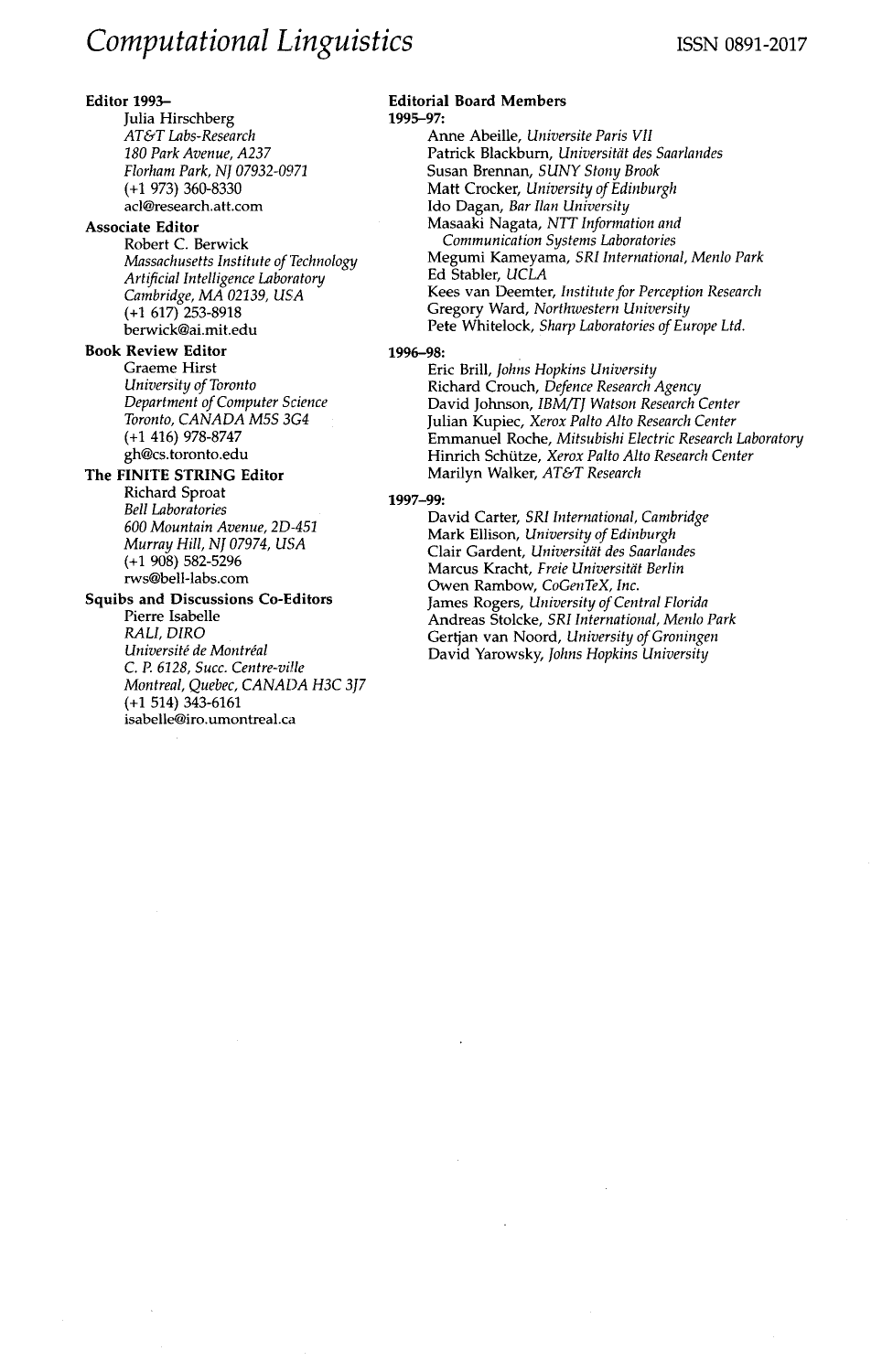# *Computational Linguistics*

# **Articles**

| <b>Algorithms for Grapheme-Phoneme</b><br>Translation for English and French:<br><b>Applications</b>                                    | Michel Divay and Anthony J. Vitale | 495        |
|-----------------------------------------------------------------------------------------------------------------------------------------|------------------------------------|------------|
| An Empirical Approach to VP Ellipsis                                                                                                    | Daniel Hardt                       | 525        |
| A Computational Treatment of Lexical Rules<br>in HPSG as Covariation in Lexical Entries                                                 | W. Detmar Meurers and Guido Minnen | 543        |
| <b>Critical Tokenization and its Properties</b>                                                                                         | <b>I</b> in Guo                    | 569        |
| Stochastic Attribute-Value Grammars                                                                                                     | Steven P. Abney                    | 597        |
| <b>Book Reviews</b>                                                                                                                     |                                    |            |
| The Balancing Act: Combining Symbolic and<br><b>Statistical Approaches to Language</b><br>edited by Judith L. Klavans and Philip Resnik | Reviewed by Takenobu Tokunaga      | 619        |
| <b>Industrial Parsing of Software Manuals</b><br>edited by Richard F. E. Sutcliffe, Heinz-Detlev<br>Koch, and Annette McElligott        | Reviewed by John Carroll           | 622        |
| <b>Using Language</b><br>by Herbert H. Clark                                                                                            | Reviewed by Marilyn A. Walker      | 625        |
| Type Logical Grammar: Categorial Logic of<br><b>Signs</b><br>by Glyn V. Morrill                                                         | Reviewed by Fernando Pereira       | 629        |
| <b>Briefly Noted</b><br><b>Publications Received</b>                                                                                    |                                    | 635<br>637 |
|                                                                                                                                         |                                    |            |